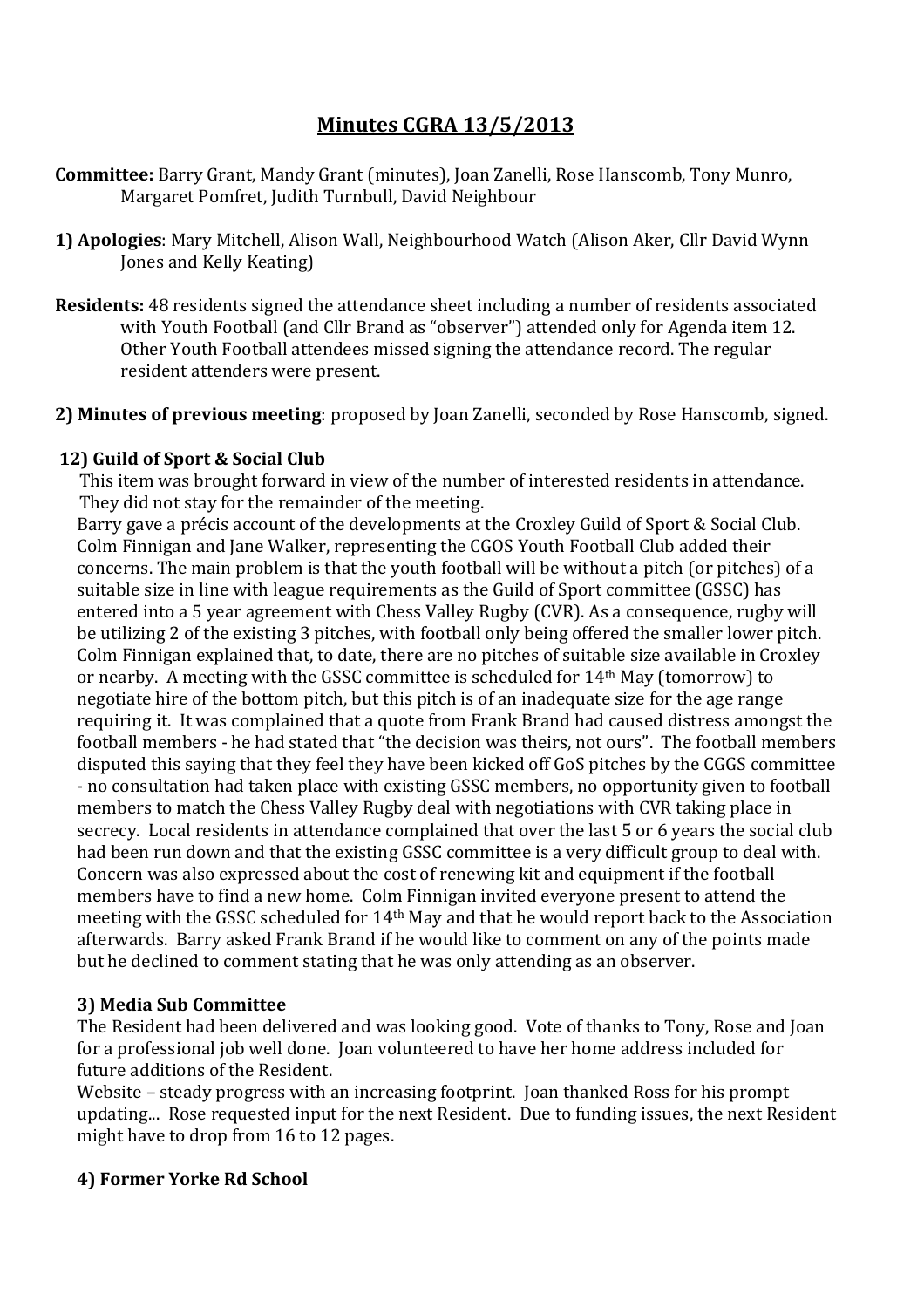Planning application submitted and due to be heard at the TRDC planning meeting on 23rd May – all to attend if possible please. Just waiting for Officer's Report – Barry agreed to do 3 min presentation. Confirmed that a tree with a preservation order will be removed, there is zero contribution to affordable housing, a slate roof will be put back on and railings will be restored. Cllr. Edmonds expressed concern about the TPO and concern about parking was also expressed.

# **5) Planning & Environmental Matters**

Village Centre Plan – Barry gave short report. PC website has breakdown of pre-feasibility.

# **6) Community Plan Results.**

The Parish Council will shortly be publishing the results of the CP Questionnaire and delivering them to homes in Croxley Green. Publication of the CP Plan document will follow in the Autumn.

Local Producers Market – disappointment expressed that this was cancelled at short notice. Cllr. Bennett gave sincere apologies from PC explaining that it was due to lack of commitment from producers. It was discussed that the Artichoke pub may be holding a market. We would broadcast details when we received them.

# **7) Local History Project**

First meeting scheduled for 14th May. Looking into paying a company to scan images. Margaret explained about the Watford Voluntary Service – a kind volunteer had typed out Margaret's hand written memories from a resident onto a word document. Margaret commended Ross for his work on the history website. The domain name is *Croxleygreenhistory.co.uk.* Barry agreed to look into sourcing funding for the project to cover cost such as scanning images. He also echoed Margaret's thoughts about the website looking really good. Cllr. Bennett stated that he had been in contact with a gentleman researching WW1. We can apply for a Parish Council Grant. Thanks were given to Fabian Hiscock for his link to the Watford Voluntary Service – perhaps a good article for the Resident?

## **8) \_Secondary School up-date**

Barry gave a report – Cllr. Drury stated that Cinnamond are moving which will leave their site empty.

Rickmansworth School new sports facility is now open for the school and the wider community. Agreed that the CGRA will write to the school to enquire exactly how the community can benefit from it. There is due to be an open evening – when?

Baldwins Lane Play Area – Cllr Drury reported that this is now under construction. Lack of communication with TRDC had caused some concern. Some play equipment is now being revamped as a result.

**9) York Mead School expansion** – decision pending until June – opposed in principle due to there being no increase in core facilities. Cllr. Drury agreed to go back to HCC to find out why county deferred decision.

## **10) Stones Orchard**

Inaugural meeting to be held on 22nd May at PC offices – all welcome.

## **11) All Saints Church Chimes**